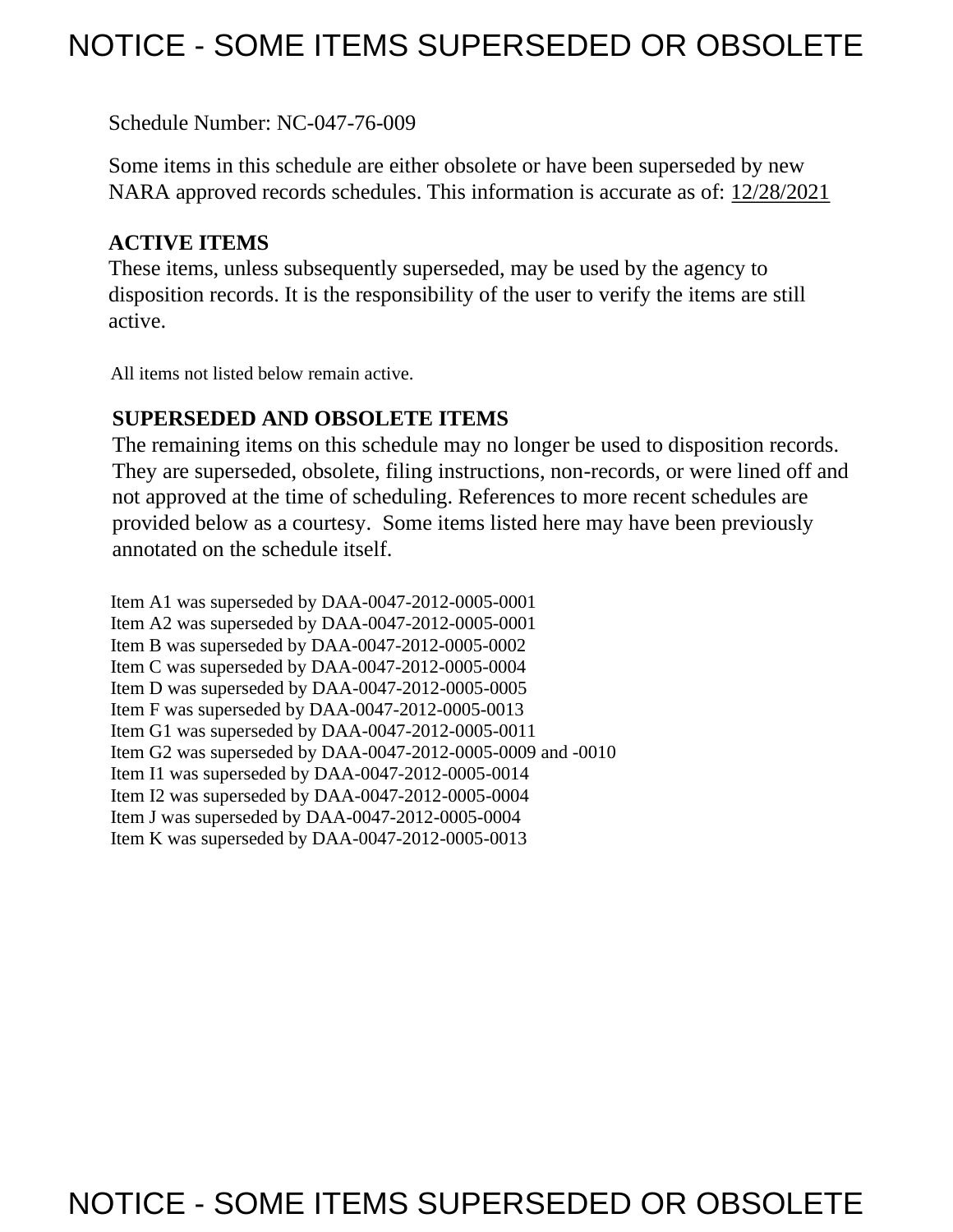| Revised Noverfuer 1951                                                                   | Standard Form No. 115<br>REQUEST FOR AUTHORITY<br>Prescribed by General Services<br>TO DISPOSE OF RECORDS                                                                 |                                   |                                                                                              | <b>LEAVE BLANK</b>     |                     |  |
|------------------------------------------------------------------------------------------|---------------------------------------------------------------------------------------------------------------------------------------------------------------------------|-----------------------------------|----------------------------------------------------------------------------------------------|------------------------|---------------------|--|
| Administration<br>GSA Reg. 3-IV-106                                                      |                                                                                                                                                                           |                                   | DATE RECEIVED<br>JOB NO.<br>AUG 1 2 1975                                                     |                        |                     |  |
| 115-103                                                                                  | (See Instructions on Reverse)                                                                                                                                             |                                   | DATE APPROVED                                                                                |                        |                     |  |
|                                                                                          | TO: GENERAL SERVICES ADMINISTRATION,<br>NATIONAL ARCHIVES AND RECORDS SERVICE, WASHINGTON, D.C. 20408                                                                     |                                   |                                                                                              | N C                    | $47 - 76 - 9$       |  |
| 1. FROM (AGENCY OR ESTABLISHMENT)                                                        |                                                                                                                                                                           |                                   |                                                                                              | NOTIFICATION TO AGENCY |                     |  |
|                                                                                          | Department of Health, Education, and Welfare                                                                                                                              |                                   | In accordance with the provisions of 44 U.S.C.                                               |                        |                     |  |
| 2. MAJOR SUBDIVISION                                                                     | Social Security Administration                                                                                                                                            |                                   | 3303a the disposal request, including amend-<br>ments, is approved except for items that may |                        |                     |  |
| 3. MINOR SUBDIVISION                                                                     |                                                                                                                                                                           |                                   | be stamped "disposal not approved" or<br>"withdrawn" in column 10.                           |                        |                     |  |
|                                                                                          | Office of Program Evaluation and Planning                                                                                                                                 |                                   | $10 - 21 - 15$                                                                               |                        |                     |  |
| 4. NAME OF PERSON WITH WHOM TO CONFER                                                    |                                                                                                                                                                           | 5. TEL. EXT.<br>45770             |                                                                                              |                        |                     |  |
| George S. Yamamura<br>6. CERTIFICATE OF AGENCY REPRESENTATIVE:                           |                                                                                                                                                                           |                                   |                                                                                              |                        |                     |  |
|                                                                                          | I hereby certify that I am authorized to act for the head of this agency in matters pertaining to the disposal of records, and that the records described in this list or |                                   |                                                                                              |                        |                     |  |
|                                                                                          | achedule of _______ pages are proposed for disposal for the reason indicated: ("X" only one)                                                                              |                                   |                                                                                              |                        |                     |  |
| The records have<br>ceased to have suffi-<br>cient value to warrant                      | The records will cease to have sufficient value<br>в<br>to warrant further retention on the expiration<br>of the period of time indicated or on the occur-                |                                   |                                                                                              |                        |                     |  |
| further retention.                                                                       | rence of the event specified.                                                                                                                                             |                                   |                                                                                              |                        |                     |  |
|                                                                                          |                                                                                                                                                                           |                                   |                                                                                              |                        |                     |  |
|                                                                                          | (Signature of Agency Representative)                                                                                                                                      |                                   |                                                                                              | SSA Records Officer    |                     |  |
| 7.                                                                                       | DESCRIPTION OF ITEM                                                                                                                                                       |                                   |                                                                                              | 9.                     | 10.                 |  |
| ITEM NO.                                                                                 |                                                                                                                                                                           | USIVE DATES OR RETENTION PERIODS) |                                                                                              | SAMPLE OR<br>JOB NO.   | <b>ACTION TAKEN</b> |  |
|                                                                                          |                                                                                                                                                                           |                                   |                                                                                              |                        |                     |  |
|                                                                                          | Records Retention and Disposal Schedule                                                                                                                                   |                                   |                                                                                              |                        |                     |  |
|                                                                                          | Office of Program Evaluation and Planning                                                                                                                                 |                                   |                                                                                              |                        |                     |  |
| Α.                                                                                       | Correspondence Files                                                                                                                                                      |                                   |                                                                                              |                        |                     |  |
|                                                                                          |                                                                                                                                                                           |                                   |                                                                                              |                        |                     |  |
|                                                                                          | Copies of outgoing correspondence and associated<br>background material (copies of incoming material,                                                                     |                                   |                                                                                              |                        |                     |  |
|                                                                                          | comments, drafts, etc.).                                                                                                                                                  |                                   |                                                                                              |                        |                     |  |
|                                                                                          | Control Clerk Files<br>1.                                                                                                                                                 |                                   |                                                                                              |                        |                     |  |
|                                                                                          | Destroy after 2 years.                                                                                                                                                    |                                   |                                                                                              |                        |                     |  |
|                                                                                          | 2.<br>Program Division Files                                                                                                                                              |                                   |                                                                                              |                        |                     |  |
| Destroy after 1 year, except that correspondence                                         |                                                                                                                                                                           |                                   |                                                                                              |                        |                     |  |
|                                                                                          | having precedential value may be associated with                                                                                                                          |                                   |                                                                                              |                        |                     |  |
|                                                                                          | the program analysis files (item C, below) and                                                                                                                            |                                   |                                                                                              |                        |                     |  |
|                                                                                          | retained in accordance therewith.                                                                                                                                         |                                   |                                                                                              |                        |                     |  |
| в.                                                                                       | Correspondence Control Logs                                                                                                                                               |                                   |                                                                                              |                        |                     |  |
|                                                                                          |                                                                                                                                                                           |                                   |                                                                                              |                        |                     |  |
| Logs reflecting the assignment and disposition of<br>incoming controlled correspondence. |                                                                                                                                                                           |                                   |                                                                                              |                        |                     |  |
|                                                                                          |                                                                                                                                                                           |                                   |                                                                                              |                        |                     |  |
|                                                                                          | Close out at the end of the calendar year and destroy<br>1 year thereafter.                                                                                               |                                   |                                                                                              |                        |                     |  |
|                                                                                          |                                                                                                                                                                           |                                   |                                                                                              |                        |                     |  |
|                                                                                          | Copy to Agency & NCW 10-23-150N                                                                                                                                           |                                   |                                                                                              |                        | L'Autor             |  |
|                                                                                          |                                                                                                                                                                           |                                   |                                                                                              |                        |                     |  |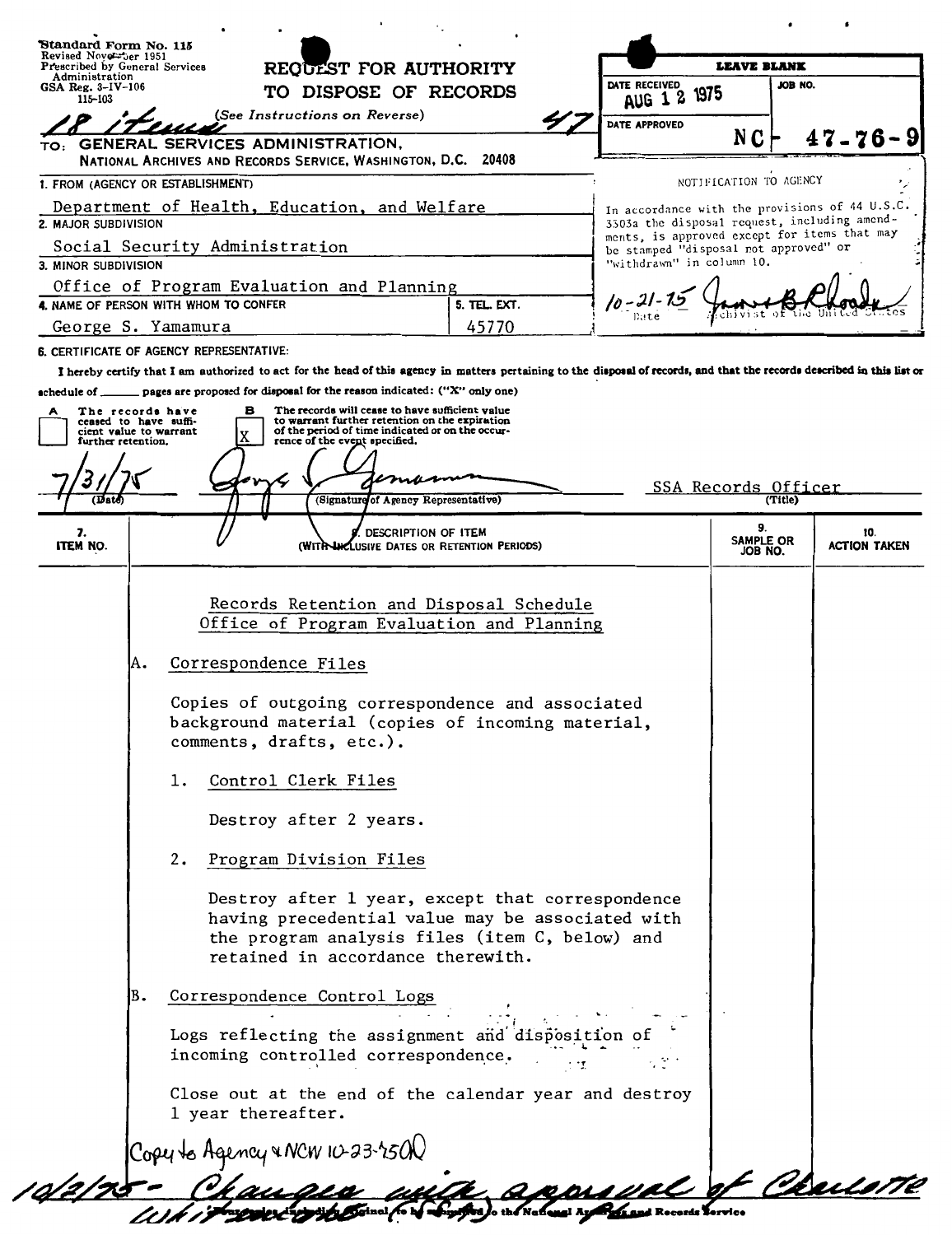#### *TASTRUCTIONS*

General Instructions: Use Standard Forms 115 and 115a, obtainable from Supply Centers of the Federal Supply Service, General Services Administration, to obtain authority to dispose of records. Submit four copies,  $\mu$ ! of which should be signed and dated, to the National cyclives and Records Service. Indicate the number of pages involved in the disposal request under entry  $6.$  Copy 4 of the standard form will be returned to the agency as notification that Congress has authorized disposal of the items marked "approved."

#### Specific instructions:

Entries 1, 2, and 3 should show what agency has eastedy of the records that are identified on the form, and should contain the name of the department or independent agency, and its major and minor subdivisions.

*Entries 4 and 5* should help identify and locate the person to whow inquiries regarding the records should be directed.

 $Entry$  6 should show what kind of authorization is requested. Only one of two kinds of authorizations may be requested on a particular form.

- Box A should be marked if immediate disposal is to be made of past accumulations of records, and the completed form thus marked is a list.
- Box  $B$  should be marked if records that have accumulated or will continue to accumulate art to be disposed of at some definite future time or periodically at stated intervals, or if disposal is to be made of microphotographed records after it has been ascertained that the microf.in copies were made in accordance with the standards prescribed in GSA Regulations 3-IV 105; and the completed form thus marked is a schedule.

 $E<sub>at</sub>ry \gamma$  should contain the numbers of the items of records identified on the form in sequence, i. e.,  $1, 2, 3, 4,$  etc.

*Entry 8* should show what records are proposed for disposal.

Center headings should indicate what office's records are involved if all records described on the form are not those of the same office or if they are records created by another office or agency.

An identification should be provided of the types of records involved if they are other than textual records, for example, if they are photographic records, sound recordings, or cartographic records.

An itemization and accurate identification should be provided of the series of records that are proposed for disposal. Each series should comprise the largest practical grouping of separately organized and logically related materials that can be treated as a single unit for purposes of disposal. Component parts of a series may be listed separately if numbered consecutively as 1a, 1b, etc., under the general series entry.

A statement should be provided showing when the records were produced or when disposal is to be made of the records, thus:

- If Box A under entry 6 was marked, the molusive dates during which the records were produced should be stated.
- If Box B under entry 6 was marked, the period of retention should be stated. The retention period may be expressed in terms of years, months, etc., or in terms of future actions or events. A future action or event that is to determine the rete.... In period must be objective and definite. If disposed of the records is contingent upon their be ag microfilmed. the retention period should read: "Until ascertained that microphotographic copies have been made in accordance with GSA Regulations  $3-1V-105$  and are adequate substitutes for the paper records."

Entry 9 should show what samples of records were submitted for each item, or with what job number such samples were previously submitted. Samples of types of records other than textual and cartographic records should not be submitted.

 $Enty$  10 should be left blank.

JUS, COVERNMENT VIRINTING CORTOE (1950) -O-712 (313)

Shirley/W. Schni Records' Liaison Officer Office of Program Evaluation and Planning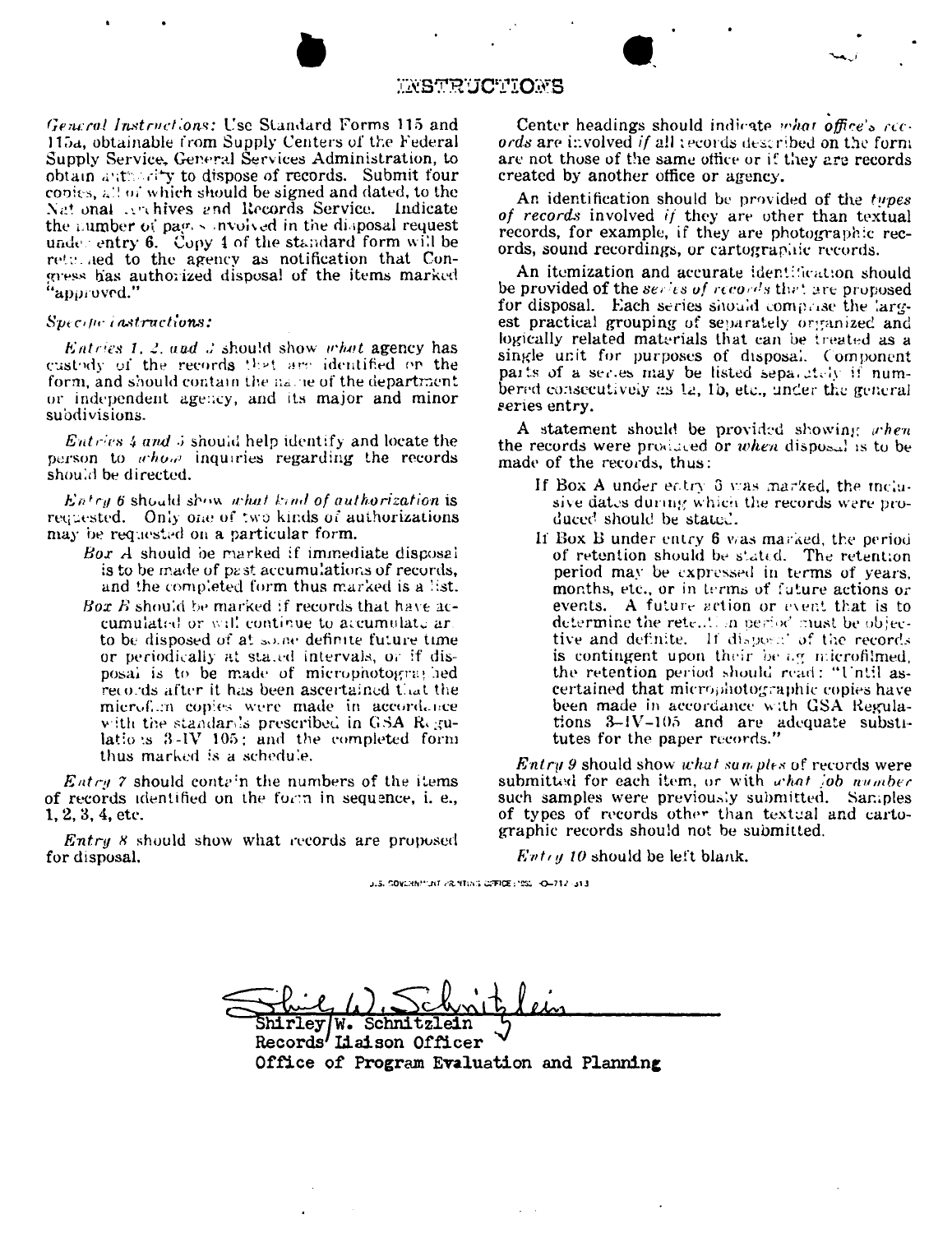$\ddot{\phantom{0}}$ 

 $\blacksquare$ 

 $\cdot$ 



 $\ddot{\phantom{0}}$ 

 $\centerdot$ 

## **REQUEST FOR AUTHORITY TO DISPOSE OF RECORDS-Continuation Sheet**

| 7.<br>ITEM NO. | 8. DESCRIPTION OF ITEM<br>(WITH INCLUSIVE DATES OR RETENTION PERIODS)                                                                                                                                                                                                                                                      | 9.<br><b>SAMPLE OR</b><br>JOB NO. | 10.<br><b>ACTION TAKEN</b> |
|----------------|----------------------------------------------------------------------------------------------------------------------------------------------------------------------------------------------------------------------------------------------------------------------------------------------------------------------------|-----------------------------------|----------------------------|
|                | С.<br>Program Analysis Files<br>Files accumulated in the ongoing review and analysis                                                                                                                                                                                                                                       |                                   |                            |
|                | of the effectiveness of present social security<br>programs and in planning ways and means for improving<br>those programs. The files are retained by subject<br>matter category and include copies of memorandums,<br>and bill reports, position papers, studies, plans,<br>proposals, and comments.                      |                                   |                            |
|                | Review files annually and destroy material which does<br>not have continuing relevance.                                                                                                                                                                                                                                    |                                   |                            |
|                | Working Files<br>D.                                                                                                                                                                                                                                                                                                        |                                   |                            |
|                | Nonessential working papers retained by staff members<br>for reference purposes.                                                                                                                                                                                                                                           |                                   |                            |
|                | Destroy after 2 years or when no longer needed for<br>reference.                                                                                                                                                                                                                                                           |                                   |                            |
|                | Legislative Language and Specifications Files<br>Ε.                                                                                                                                                                                                                                                                        |                                   |                            |
|                | Retained copies of proposals for changes in the<br>social security laws and related material.<br>The<br>documents contain proposed legislative language,<br>supporting statements, alternative proposals, and<br>other information. Included in the files are<br>related clearance comments.                               |                                   |                            |
|                | Review files annually and destroy material which does<br>not have continuing relevance.                                                                                                                                                                                                                                    |                                   |                            |
|                | Background Books<br>$F$ .                                                                                                                                                                                                                                                                                                  |                                   |                            |
|                | Binders containing material prepared for use by SSA<br>and DHEW officials in testifying before Congressional<br>committees on a given piece of legislation or issue.<br>The material provides background information on the<br>legislation or issue and an analysis of the implica-<br>tions for social security programs. |                                   |                            |
|                | Transfer to the Legislative Reference<br>Permanent.<br>Office (LRO) Library after 2 years. Offer to the<br>National Archives 25 years thereafter.                                                                                                                                                                          |                                   |                            |
|                |                                                                                                                                                                                                                                                                                                                            |                                   |                            |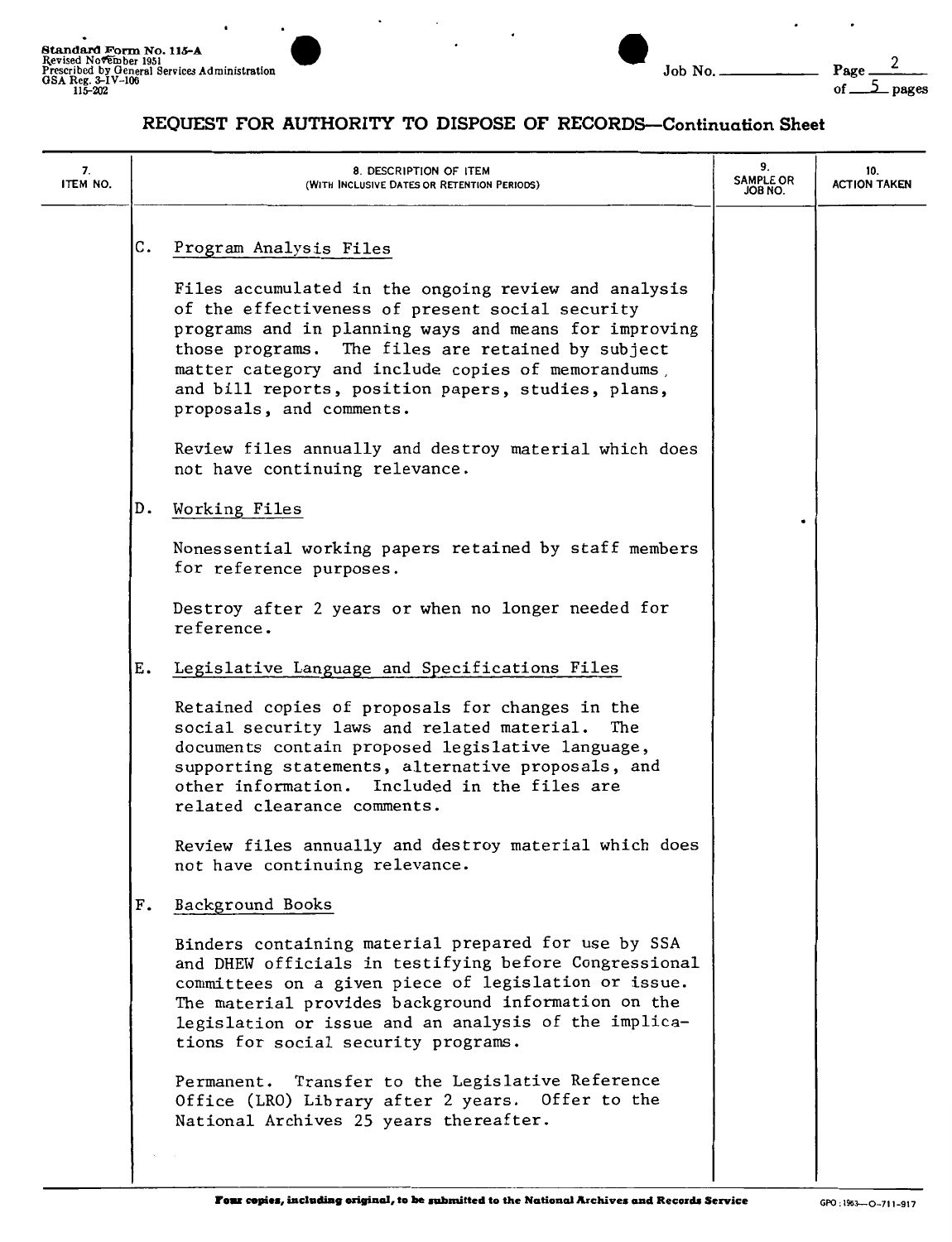$\overline{a}$ 



 $\ddot{\phantom{0}}$ 

 $\overline{a}$ 

#### **REQUEST FOR AUTHORITY TO DISPOSE OF RECORDS-Continuation Sheet**

| 7.<br>ITEM NO. |    | 8. DESCRIPTION OF ITEM<br>(WITH INCLUSIVE DATES OR RETENTION PERIODS)                                                                                                                                                                                                                                                                                                                                              | 9.<br><b>SAMPLE OR</b><br>JOB NO. | 10.<br><b>ACTION TAKEN</b> |
|----------------|----|--------------------------------------------------------------------------------------------------------------------------------------------------------------------------------------------------------------------------------------------------------------------------------------------------------------------------------------------------------------------------------------------------------------------|-----------------------------------|----------------------------|
|                | G. | Bill Files                                                                                                                                                                                                                                                                                                                                                                                                         |                                   |                            |
|                |    | Copies of bills introduced in Congress pertaining to<br>social security or related programs and associated<br>background material. Included are copies of any<br>introductory remarks by members of Congress, bill<br>reports, analyses and cost estimates, committee<br>reports, and similar documents. Documents relating<br>to bills upon which Congressional action is taken are<br>retained in bound volumes. |                                   |                            |
|                |    | Bound Volumes<br>ı.                                                                                                                                                                                                                                                                                                                                                                                                |                                   |                            |
|                |    | Transfer to the LRO Library after 2<br>Permanent.<br>years. Offer to the National Archives when no<br>longer needed for reference.                                                                                                                                                                                                                                                                                 |                                   |                            |
|                |    | 2.<br>Other Documents                                                                                                                                                                                                                                                                                                                                                                                              |                                   |                            |
|                |    | Close out file when new Congress is seated and<br>destroy 2 years thereafter.                                                                                                                                                                                                                                                                                                                                      |                                   |                            |
|                | н. | Congressional Bills File System Records                                                                                                                                                                                                                                                                                                                                                                            |                                   |                            |
|                |    | The Congressional Bills File System is an automated<br>system containing data on social security-related<br>bills, such as bill number, sponsor, co-sponsor,<br>subject matter and other descriptive information.<br>The system is used to monitor the progress of<br>bills through Congress and for other management<br>information purposes.                                                                     |                                   |                            |
|                |    | Coding sheets used to enter data into the<br>1.<br>system, including Forms CO-2234, S. Co-Sponsor<br>and Similar Bill Record; CO-2235, H.R. Co-Sponsor<br>and Similar Bill Record; CO-2236, H.R. Header<br>and Description Records; and CO-2237, S. Header<br>and Description Record.                                                                                                                              |                                   |                            |
|                |    | Destroy after data have been entered into the<br>system and verified as accurate.                                                                                                                                                                                                                                                                                                                                  |                                   |                            |
|                |    | Monthly system output, including chronological<br>2.<br>listings, subject matter listings, and author<br>listings.                                                                                                                                                                                                                                                                                                 |                                   |                            |
|                |    | Destroy upon receipt of updated listing.                                                                                                                                                                                                                                                                                                                                                                           |                                   |                            |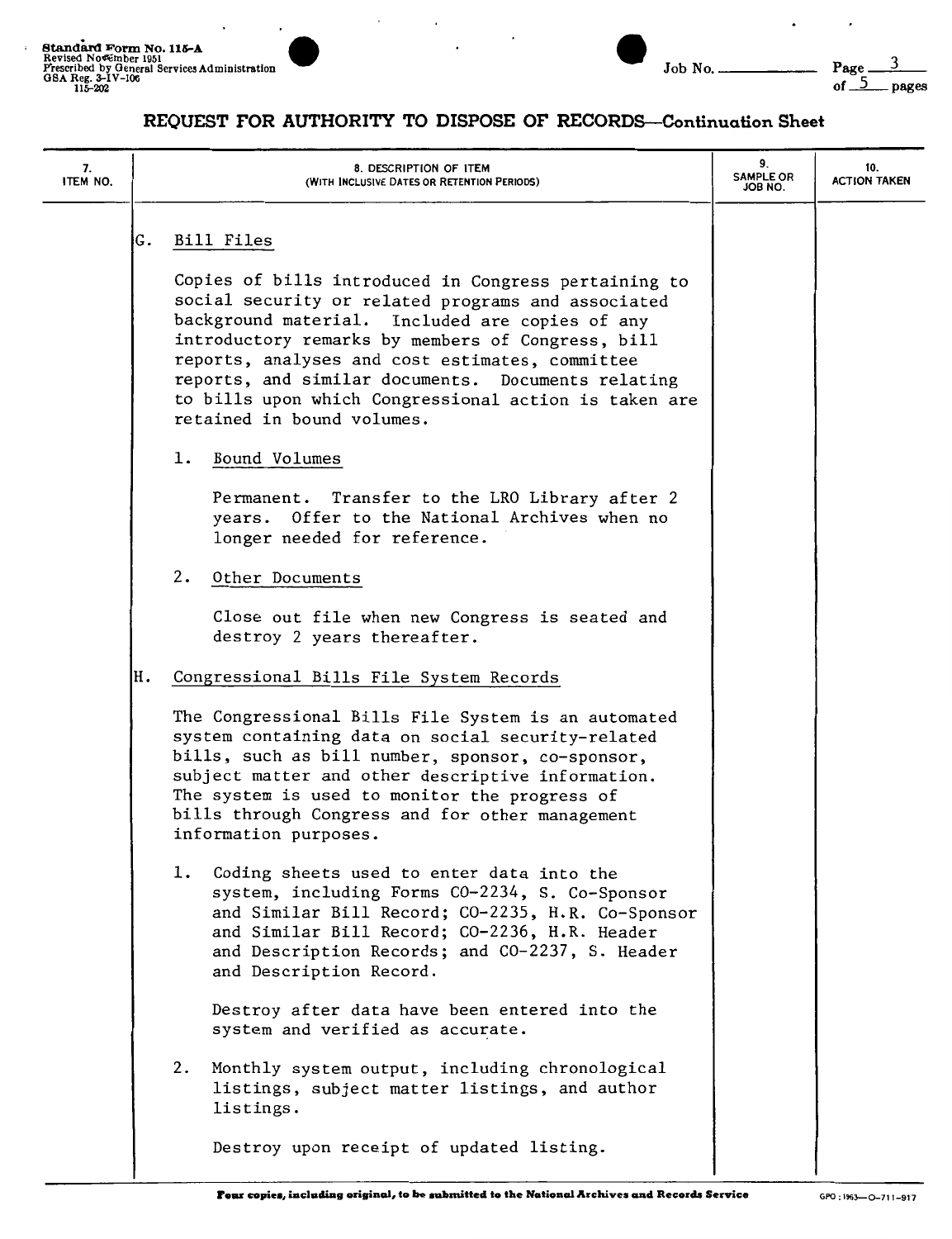$\cdot$ 

 $\ddot{\cdot}$ 

ò,

#### Job No.

4 Page of pages

Ì.

 $\ddot{\phantom{0}}$ 

## REQUEST FOR AUTHORITY TO DISPOSE OF RECORDS-Continuation Sheet

| 7.<br>ITEM NO. | 8. DESCRIPTION OF ITEM<br>(WITH INCLUSIVE DATES OR RETENTION PERIODS)                                                                                                                                                                                                                 | 9.<br><b>SAMPLE OR</b><br>JOB NO. | 10.<br><b>ACTION TAKEN</b> |
|----------------|---------------------------------------------------------------------------------------------------------------------------------------------------------------------------------------------------------------------------------------------------------------------------------------|-----------------------------------|----------------------------|
|                | 3. Final system output (listings) providing summary<br>data on social security-related legislative<br>activity for a given Congress. The listings are<br>prepared when a new Congress is seated. They are<br>retained in bound volumes.                                               |                                   |                            |
|                | Permanent. Transfer to the LRO Library after 2<br>years. Offer to the National Archives 25 years<br>thereafter.                                                                                                                                                                       |                                   |                            |
|                | 4. Magnetic tape records.                                                                                                                                                                                                                                                             |                                   |                            |
|                | Return to blank stock 60 days after release of<br>final system output.                                                                                                                                                                                                                |                                   |                            |
|                | Hearing Files<br>Ι.                                                                                                                                                                                                                                                                   |                                   |                            |
|                | Copies of transcripts and printed reports of hearings<br>before Congressional committees on bills or issues<br>relating to social security programs. One copy of<br>each printed hearing report is retained in a bound<br>volume for historical purposes.                             |                                   |                            |
|                | Transcripts<br>1.                                                                                                                                                                                                                                                                     |                                   |                            |
|                | Destroy upon receipt of printed hearing report.                                                                                                                                                                                                                                       |                                   |                            |
|                | 2. Printed Repor<br>Permanent. Offer bound volumes                                                                                                                                                                                                                                    |                                   |                            |
|                |                                                                                                                                                                                                                                                                                       |                                   |                            |
|                | Name Files<br>J.                                                                                                                                                                                                                                                                      |                                   |                            |
|                | Material documenting the positions of individual<br>members of Congress on issues relating to social<br>security programs. Included are copies of press<br>releases and speeches, clippings from the Congressional<br>Record, newspaper or magazine articles, and similar<br>records. |                                   |                            |
|                | Review files upon seating of a new Congress and<br>destroy obsolete material. Destroy all material for<br>an individual who is no longer a member of Congress.                                                                                                                        |                                   |                            |
|                |                                                                                                                                                                                                                                                                                       |                                   |                            |

 $\cdot$